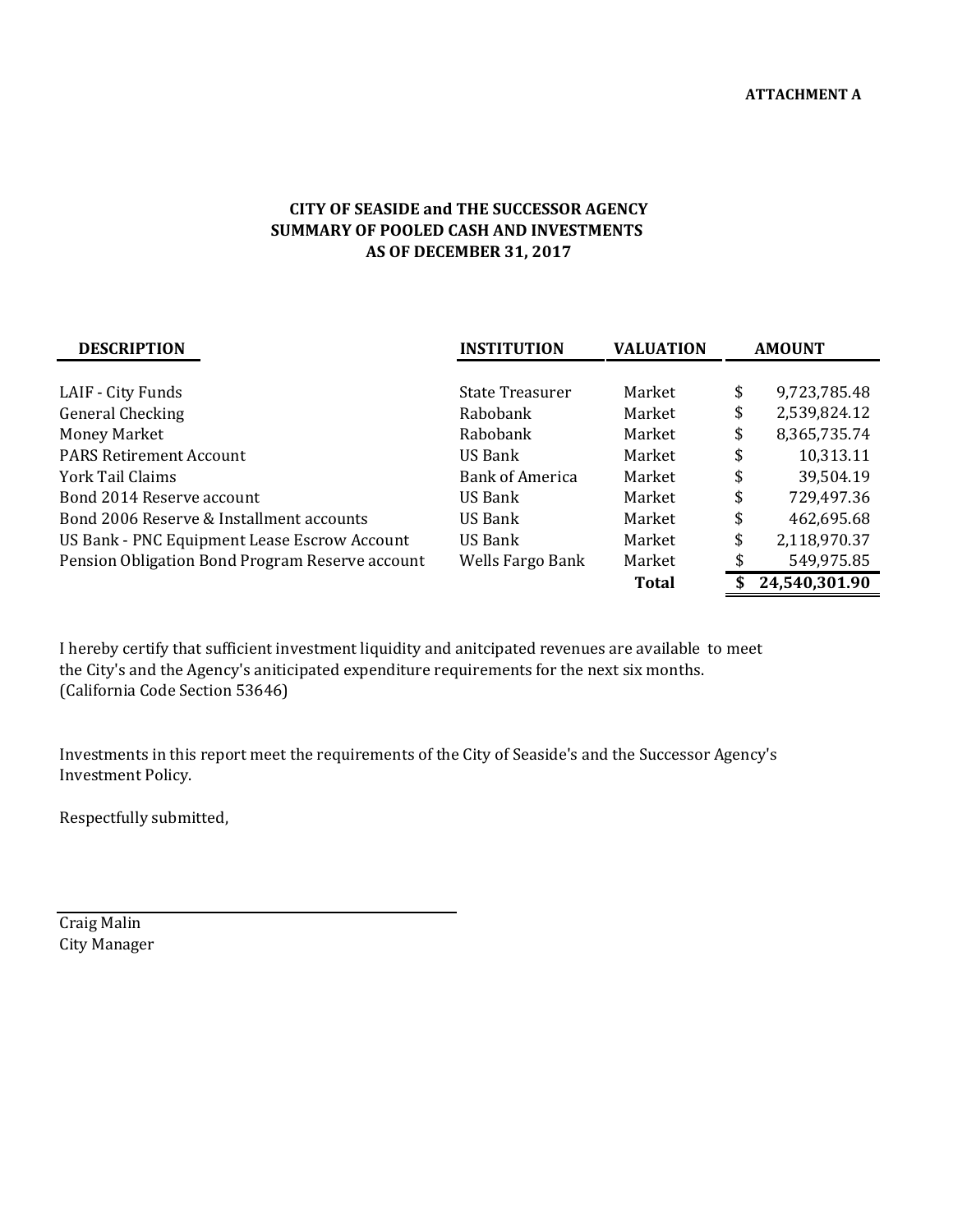## **CITY OF SEASIDE and THE SUCCESSOR AGENCY CASH AND INVESTMENT REPORT ‐ DETAIL AS OF DECEMBER 31, 2017**

Book % of Market Yield Value Total Value **Investments** State Treasurer LAIF - City Account **1.16% 1.16% 9,723,785.48 39.62% 9,723,785.48 Checking Account Rabobank** - General Checking **1.12 10.35% 2,539,824.12 10.35% 2,539,824.12 10.35% 2,539,824.12 Rabobank** - Money Market **0.20% 8,365,735.74 8,365,735.74 8,365,735.74 8,365,735.74 8,365,735.74 8,365,735.74 8,365,735.74 8,365,735.74 8,365,735.74 8,365,735.74 8,365,735.74 8,365,735.74 8,365,735.74 8,365,735.74 8,365,7 PARS Retirement Account 10.313.11 10.313.11 10.313.11 10.313.11 10.313.11 10.313.11** Bank of America-York Checking **1.18 and 2.000 1.000 1.000 1.000 1.000 1.16% 39,504.19 39,504.19** US Bank - Redevelopment Agency Merged Area Refunding 2014 Bonds **Installment Payment, Reserve 1.29,497.36 1.29,497.36 1.29,497.36 1.29,497.36 1.29,497.36 1.29,497.36** US Bank - Golf Course 2006 Bonds **Installment Payment, Reserve 1.89% 1.89% 462,695.68 1.89% 462,695.68** US Bank - PNC Equipment Lease Escrow Account **0.20%** 2,118,970.37 **8.63%** 2,118,970.37 **Wells Fargo Bank Pension Obligation Bond Program Reserve Account**  $\begin{array}{ccc}\n & 0.65\% & 549,975.85 & 2.24\% & 549,975.85\n\end{array}$ **Total Cash and Investments 24,540,301.90 100.00% 24,540,301.90**

**Exhibit B**